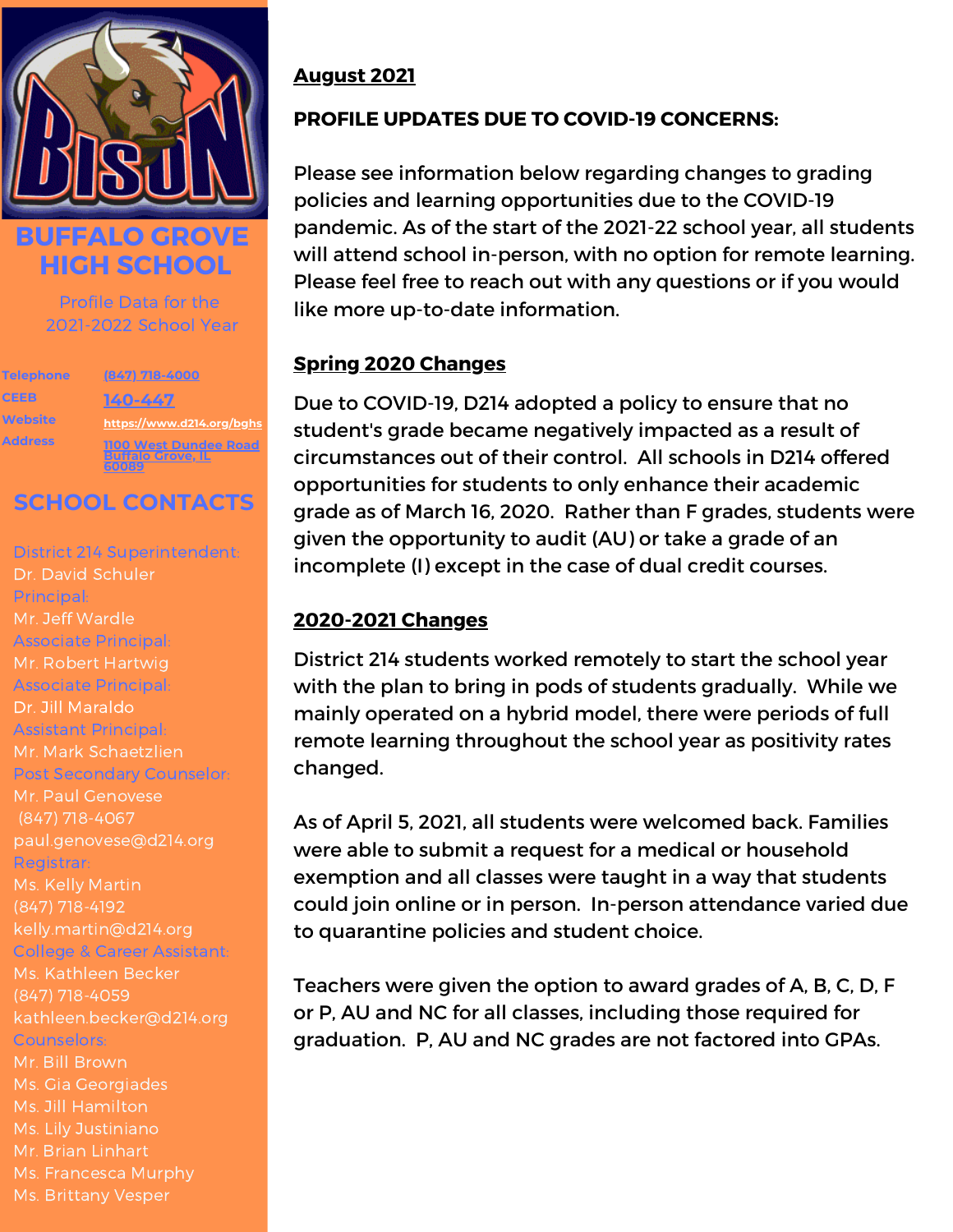

### **BUFFALO GROVE HIGH SCHOOL**

Profile Data for the 2021-2022 School Year

**Telephone CEEB Website Address**

**(847) 718-4000 140-447 https://www.d214.org/bghs 1100 West Dundee Road Buffalo Grove, IL 60089**

### **SCHOOL CONTACTS**

District 214 Superintendent: Dr. David Schuler Principal: Mr. Jeff Wardle Associate Principal: Mr. Robert Hartwig Associate Principal: Dr. Jill Maraldo Assistant Principal: Mr. Mark Schaetzlien Post Secondary Counselor: Mr. Paul Genovese (847) 718-4067 paul.genovese@d214.org Registrar: (847) 718-4192 kelly.martin@d214.org College & Career Assistant: Ms. Kathleen Becker (847) 718-4059 kathleen.becker@d214.org Counselors: Mr. Bill Brown Ms. Gia Georgiades Ms. Jill Hamilton Mr. Brian Linhart Ms. Brittany Vesper

### **Buffalo Grove High School and Community**

- **Buffalo Grove High School is one of six comprehensive public high schools in** Township District 214 located 28 miles northwest of downtown Chicago, IL which serves the Village of Buffalo Grove and portions of Arlington Heights & Wheeling
- The school community is primarily middle income and residential
- Faculty: 153 licensed staff with 85% holding a Masters or above
- Buffalo Grove High School is recognized by the Illinois State Board of Education and are members of NACAC and IACAC
- BGHS is on an 8 period block schedule (4 periods per day) and classes are 80 minutes long.

### **Enrollment and Student Population Class of 2021**

Total Enrollment: **1984** with 466 seniors

| • First Generation | 28% |
|--------------------|-----|
| • Low Income       | 24% |
| • English Learner  | 14% |





#### **Percentage of Students Attending 4 Year College/University**